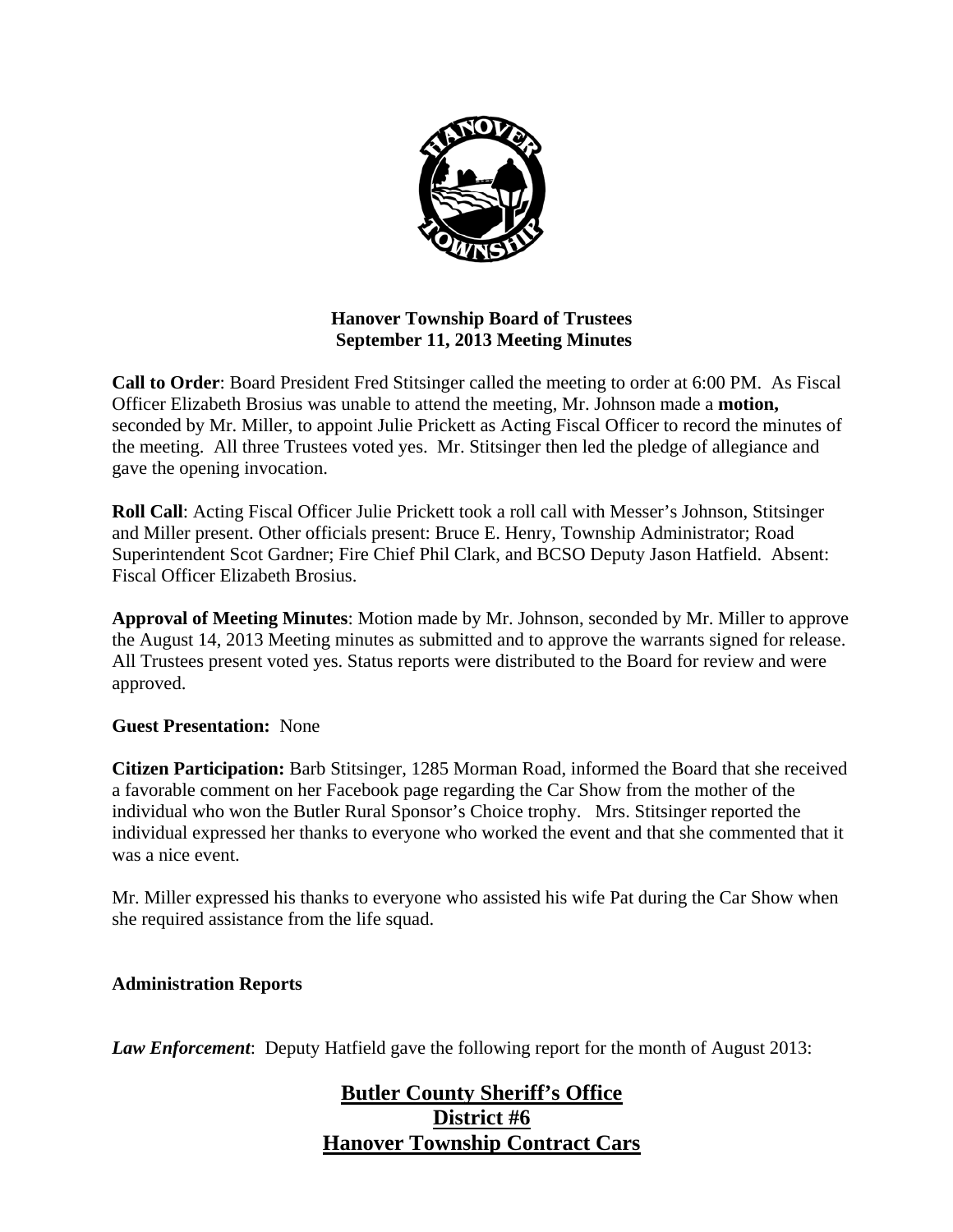# **Monthly Report for August 2013**

| <b>Month Totals*</b><br><b>Activity Area</b>                                                                                                                                                                                                                                                                              | YTD                                                              |
|---------------------------------------------------------------------------------------------------------------------------------------------------------------------------------------------------------------------------------------------------------------------------------------------------------------------------|------------------------------------------------------------------|
| Dispatched Calls: 76<br>٠<br>Felony Reports: 2<br>Misdemeanor Reports: 7<br>Non-Injury Crash: 2<br>Injury Crash: 3<br>$\bullet$                                                                                                                                                                                           | 1058<br>27<br>85<br>45<br>31                                     |
|                                                                                                                                                                                                                                                                                                                           | .193                                                             |
| Assists/Back Up: 24<br>Felony Arrests: 2<br>$\bullet$<br>Misdemeanor Arrests: 5<br><b>OMVI</b> Arrests: 3                                                                                                                                                                                                                 | 272<br>11<br>36<br>23                                            |
|                                                                                                                                                                                                                                                                                                                           | 70                                                               |
| Traffic Stops: 25<br>$\bullet$<br><b>Moving Citations: 14</b><br><b>Warning Citations: 11</b><br>FI Cards: 0<br>$\bullet$<br>Civil Papers Served: 1<br><b>Business Alarms: 2</b><br>$\bullet$<br><b>Residential Alarms: 2</b><br>$\bullet$<br>Special Details: 0<br>COPS Times: 2610 (Min.)<br><b>Vacation Checks: 12</b> | 306<br>158<br>150<br>00<br>05<br>33<br>70<br>16<br>46,175<br>227 |

\*\*\*\*\*\*\*\*\*\*\*\*\*\*\*\*\*\*\*\*\*\*\*\*\*\*\*\*\*\*\*\*\*\*\*\*\*\*\*\*\*\*\*\*\*\*\*\*\*\*\*\*\*\*\*\*\*\*\*\*\*\*\*\*\*\*\*\*\*\*\*\*\*

\*Monthly stats only reflect Deputy Hatfield's work. Deputy Lentz's stats were not available.

*Fire/EMS*: Chief Clark gave the following report for the month of August 2013:

### **Hanover Township Fire Department Monthly Report for August 2013 (Presented in September 2013)**

Run and detail activity for the Fire and EMS operations are reflected in the following numbers:

| • Emergency Medical Operations/Squad Runs: |                 |
|--------------------------------------------|-----------------|
| • Motor Vehicle Accidents:                 | 03 <sup>2</sup> |

• Fire Runs: 07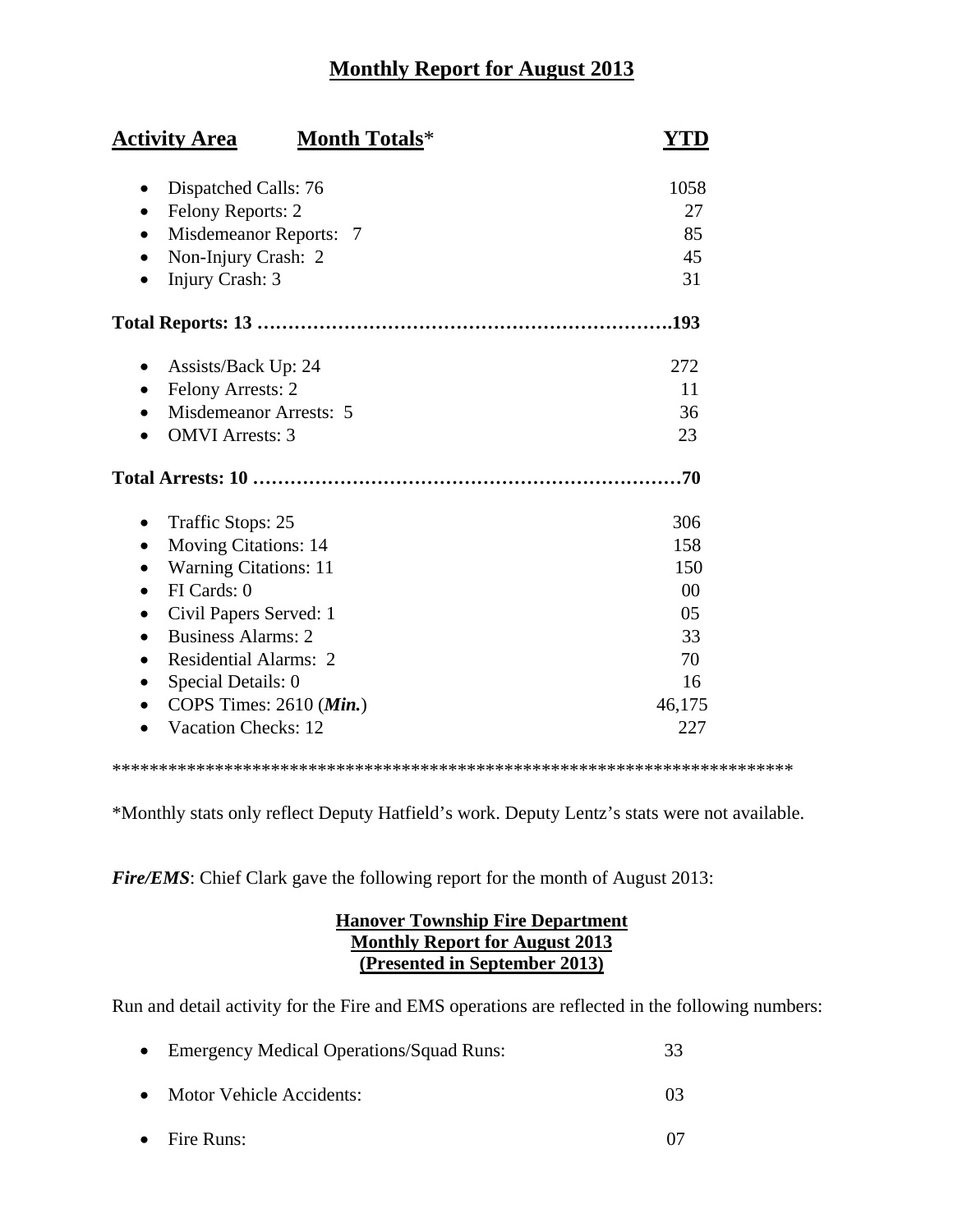|           | <b>Total Year to Date: 509 Runs/Operations</b> |                                                 |
|-----------|------------------------------------------------|-------------------------------------------------|
|           | Total for the month:                           | <b>49 Runs/Operations</b><br>(48 Fire/EMS Runs) |
|           | Other                                          | $00\,$                                          |
| $\bullet$ | <b>Knox Box Details</b>                        | 00                                              |
| $\bullet$ | Air & Light Truck Call Out:                    | 04                                              |
| $\bullet$ | Fire Inspections:                              | 01                                              |

(August 2012: 64 Runs/Operations)

| Total for 2012               | 693   |                               |
|------------------------------|-------|-------------------------------|
| Total for 2011               | 719   |                               |
| Total for 2010               | 748   |                               |
| Total for 2009               | 676   |                               |
| Total for 2008:              | 669   |                               |
| Total for 2007:              | 717   |                               |
| Total for 2006:              | 505   |                               |
| (Seven Year Yearly Average): | (675) |                               |
|                              |       | <b>Phil Clark, Fire Chief</b> |

*Road/Cemetery*: Mr. Gardner presented the following report for the month of August 2013:

#### **SUPERINTENDENT'S REPORTS (September 11, 2013)**

Millville Cemetery Operations Report August 1 through August 31, 2013

| 2 Graves sold to Township residents ( $@$ \$610)---------\$ 1,220.00 |           |
|----------------------------------------------------------------------|-----------|
|                                                                      | 0.00      |
|                                                                      | 0.00      |
|                                                                      | 2,700.00* |
|                                                                      | 0.00      |
|                                                                      | 0.00      |
| Foundation and Marker installation fees---------------\$ 1,636.80    |           |
|                                                                      | 5,556.80  |
| $*3$ @ regular fee of $$900 = $2700$                                 |           |

Other Cemetery Activities:

- 1. Topped off and leveled 4 graves
- 2. Picked up all trash in the Cemetery
- 3. Mowed eight times
- 4. Trimmed three times
- 5. Poured 6 footers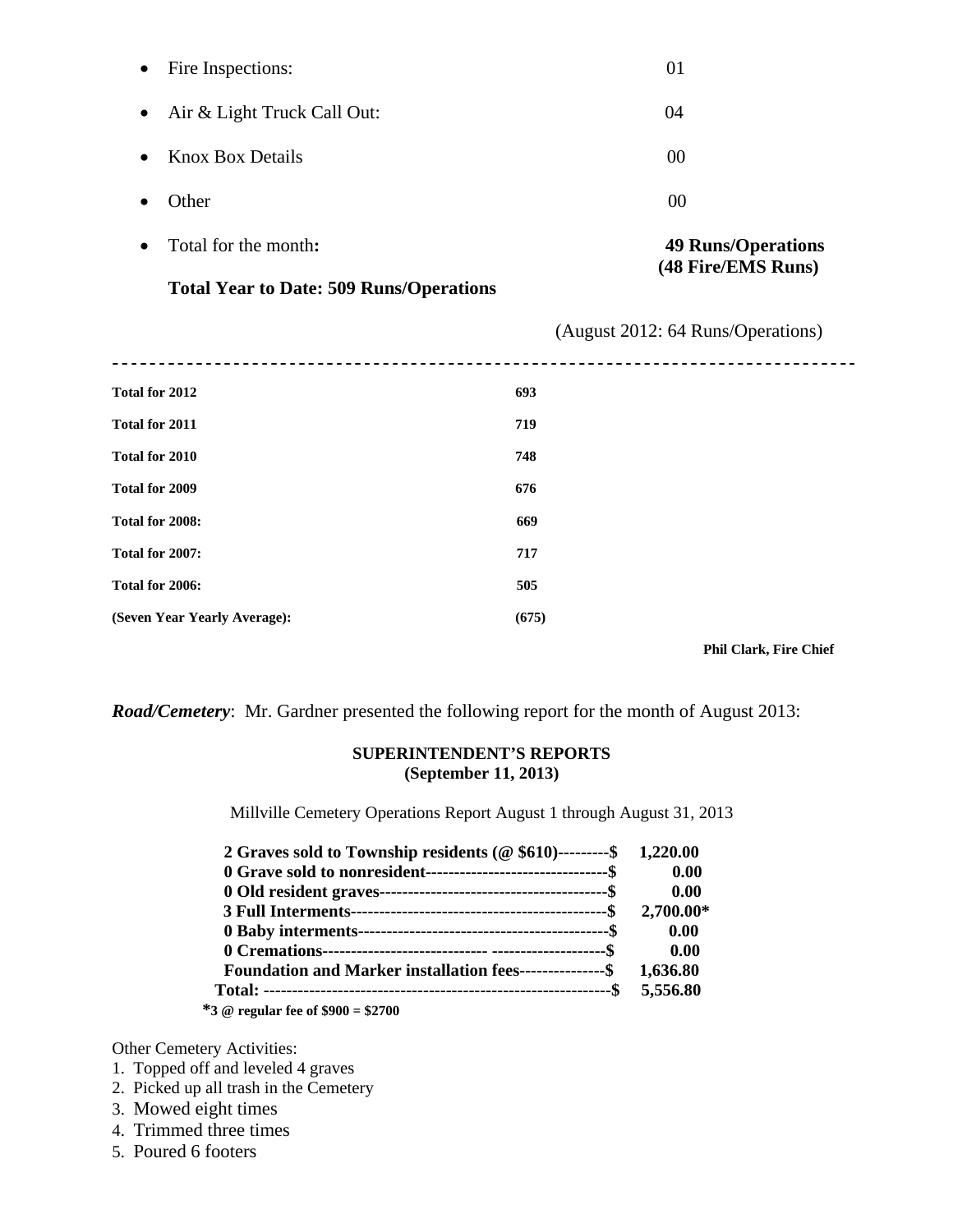6. Removed a tree in the E section due to emerald ash borer infestation

#### **Road, Streets and Park (Scot Gardner)**

- 1. Performed crack sealing on Round Hill Drive, Pineview Court, Murphy Circle, ¾ of Bevington, Sharkey Drive, part of Darrtown between Stillwell Beckett and Nichols Road, and the Millville Cemetery.
- 2. Cut up a downed tree on Four Mile Road.
- 3. Fixed a sink hole on Wencella Drive.
- 4. Called in to cut up a tree that fell on Hogue Road.
- 5. Repaired potholes on Huston and Four Mile.
- 6. Continued with road sign replacement.
- 7. Picked up a deer carcass on Stahlheber Road.
- 8. Straightened a bent street sign on Sir Martin Drive that was hit by a car.
- 9. Removed graffiti from a billboard at Vizedom and Hamilton Richmond Road.
- 10. Picked up display cases for the Community Center.
- 11. Picked up four piles of brush on Salman Road off of Stillwell.
- 12. Picked up a pool liner on Charlberth Drive.
- 13. Finished cutting back brush on all Township roads.
- 14. Picked up two tires at the Shady Nook.
- 15. Cut up a second fallen tree on Hogue Road.
- 16. Prepared Park for Car Show. Picked up and returned gold carts.
- 17. Performed monthly truck, park and storm water reports.

### *Administrator's Report*

#### **Administrator August 2013 Summary Report (Presented September 2013)**

- **Revenue Sharing Issue and Tax Issue:** Prepared documents for the Prosecutor's office review including Frost, Brown & Todd information and met with Roger Gates/Dan Ferguson. Dan Ferguson will take the lead and present information to Hamilton. Follow up to occur in September.
- **Property Acquisition**: Continued work on the purchase of 19.184 acres on Old Oxford holding discussions by phone/email with Roger Gates and discussion with the Bill Eaton. Draft agreement has been reached for consideration by the Township. Appraisers have been contacted. Financing has been narrowed to two institutions and seeking a final borrowing procedure using the OTA Master Lease Purchase Program. Information to be presented to the Board in September.
- **Park Equipment:** Handicap Swing project was finished and inspected. Dedication was held August 14, 2013. Additional signs have been placed informing the public that the swing apparatus is for wheelchairs only.
- **Board and Financial Reports**: Obtained data from the Fiscal Officer and prepared Township funds analysis for the monthly Board meeting. Prepared Trustee packets. Prepared numerous contracts and permits for facility rentals.
- **Car Show:** Park and Car Show Committees met in August. Final plans and layout were decided. Sponsors lined up. Car Show was held on August 25<sup>th</sup>. Set up and operation of the Car Show was conducted by the Administration.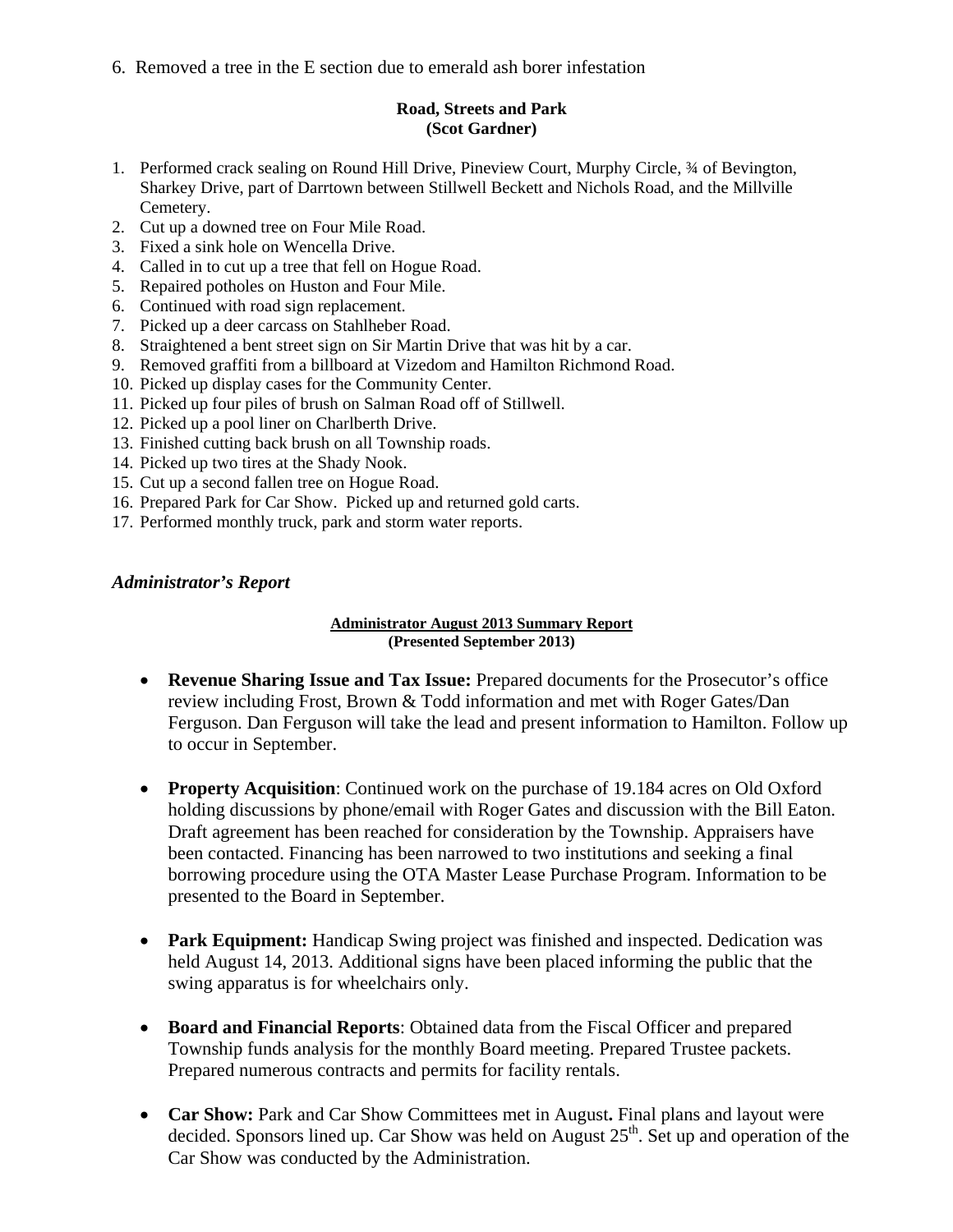- **Items Still Pending/Delayed**: Fuel Card follow up is still pending; Personnel Policy Review with changes still pending.
- **Pay Plan**: Certain potential changes put on hold until further review of Fire/EMS operations is complete.

## **Personnel Actions and Other Items of Note**

Approved selection of the following personnel to serve on the Fire Department as volunteers paid by the run according to the Township's Classification and Pay Plan subject to final background check:

- *A.* Samantha C. Southard 28 Reiff Drive Hamilton, Ohio 45013 as a *FF/EMT*
- B. Ryan A. Costello 6537 Hamilton Richmond Road Hamilton, Ohio 45013 as a *FF*
- C. Kenna M. Halter 7295 Brookville Road Oxford, Ohio 45056 as a *FF*
- D. Erin M. Maddock 4223 Hamilton Richmond Road Oxford, Ohio 45056 as a *FF*
- E. Jonathon F. Armour 6008 Glengate Road West Chester, Ohio 45069 *P/FF*

## **Of Note- Budget Information for August 2013**

**Cash Balance as of August 31, 2013:** \$1,513,012.95

**Total Expenditures all funds for August 2013:** \$190,617.78

**Total General Fund cash on Hand August 31, 2013:** \$753,488.08 (42.29% of Total funds)

*(Monthly Revenue and Expenditure Reports are attached.)* 

## **Old Business**

.

*Car Show Report:* Mr. Henry provided the following report to the Board:

The  $6<sup>th</sup>$  Annual Car Show 2013 was very successful as a Hanover Township special event. Car Show registration forms totaled 118 but 112 actually paid a registration fee. Another six or so vehicles came after registration was closed to show their vehicle but not for competition. There were 65 trophies awarded. Vendor Booths included Flub's, The Paranormal Society, Fire Fighter's Association (food, T-Shirts and cookbooks), T-Shirt Vendor, Alan Smith Photos, and Millville Baptist Church. Other activities/booths included kids face painting, obstacle course inflatable slide, clown balloon artist, Metro Parks, Butler County Sheriff's Office and BREC info/giveaways. Income received for the Township event included sponsorships and in-kind contributions. Booth fees were paid by two vendors. The Fire Fighters Association handled parking of vehicles, food booth/T-Shirts as well as conducted "split the pot" drawings. Income from these activities served as a fund raiser for the Association.

Infrastructure event expenses to set up and run the event totaled \$5,112.90.00 (excluding maintenance labor) and receipts from the event including sponsorships totaled \$4,465.00. (This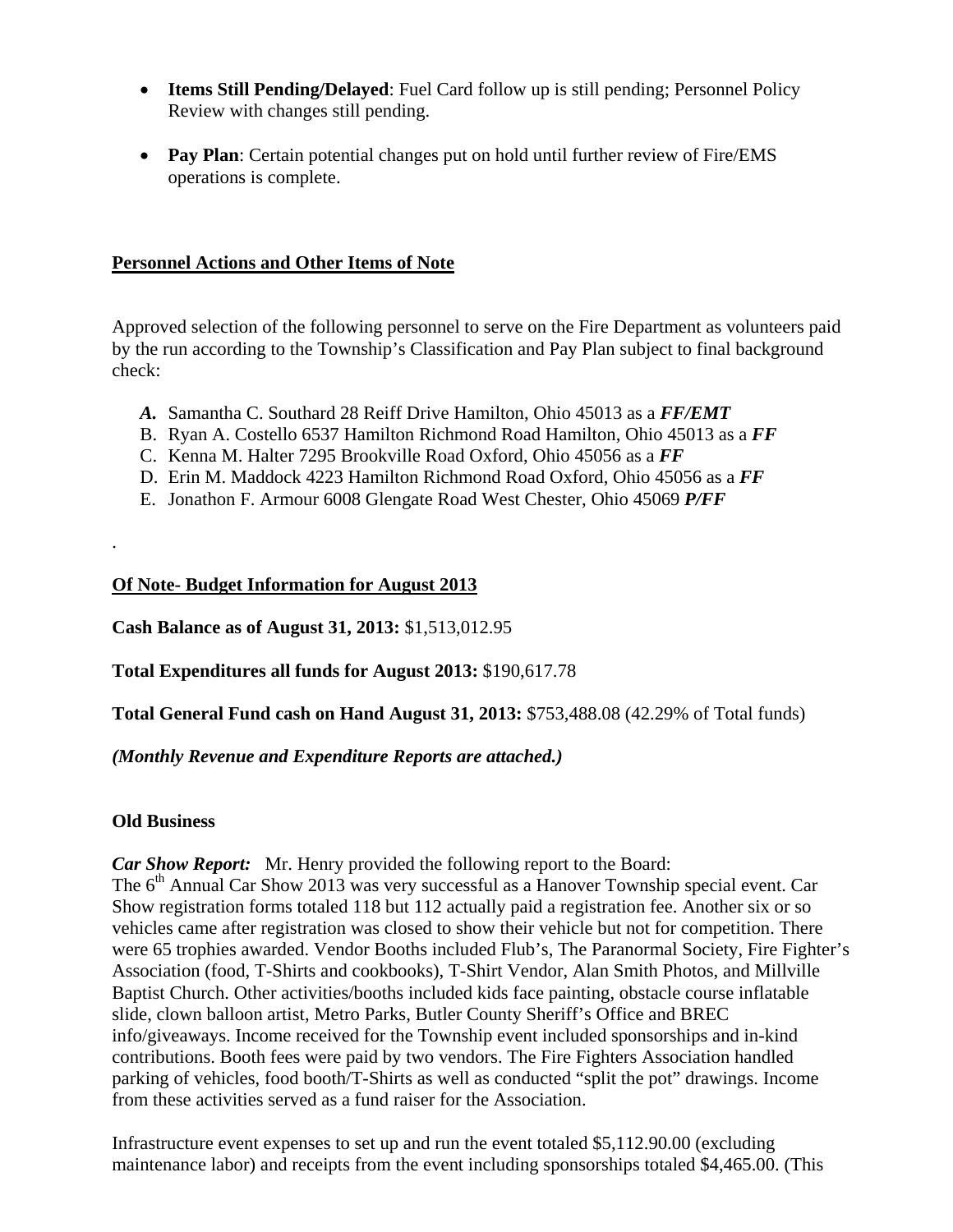figure does not include Goodie Bag and Prize donations). This outcome overall is better than last year, resulting in \$647.00 difference. Thanks to the Board of Trustees for their sponsorship and support of the event.

Cash contributors to the event included: Butler Rural Electric Cooperative, Stony Run Enterprises, Gary Hassler, First Millville Baptist Church, Wichert Insurance, Security Lock Company, and Bruce Henry. Gift certificates, goodie bag and in-kind contributors are listed in the attached report.

The date for the 2014 event is tentatively scheduled for Sunday August 24, 2014.

*Community Connections Grants Filed (2):* Mr. Henry reported that, pursuant to the authorization last month from the Board, he prepared and filed two grant requests to the Butler Rural Electric Cooperative. One request was for the purchase of an AED Plus unit for use either at the Cemetery or Road Department in the amount of \$1300.00. The second request was a follow-up to the park safety objectives the Township has been pursuing which asked for safety landscape timbers to replace existing old railroad ties outlining the play areas and trees in the amount of \$3,038.00. Announcements of awards should be made in mid September.

*Preliminary ODOT Response -- Old Oxford Road Speed Zone:* Mr. Henry reported that in response to the Township's request, an ODOT study of the speed limit on the section of Old Oxford Road near the Morman Road intersection is underway. Mr. Henry provided the Board a copy of ODOT's emailed response to the Township's request which read as follows:

### Good Afternoon Mr. Henry:

I just wanted to let you know that I received your letter requesting the extension of the 45mph zone on State Route 130. I have done a preliminary check of this section of SR 130. Based on these findings, I will be going out to do some radar speed checks myself to plug into our warrant calculation sheet. I hope to get out in the next couple of weeks and I will update you on what we find out. If you have any questions, feel free to email me or give me a call. Thanks!

 Thanks,Brianne Millard, E.I. Ohio Department of Transportation, District 8 505 South SR741 Lebanon, OH 45036 Phone: (513) 933-6624Email: Brianne.Millard@dot.state.oh.us

*Fire Department – Follow-up Purchase of Shirts:* Chief Clark reported that he received a quote from Sign Addiction for 70 t-shirts for \$1430. Chief Clark explained these shirts are for Fire Department personnel and that it has been about three years since the Department last purchased tshirts.

Chief Clark asked to report on his New Business at this point during the meeting as he needed to be excused early. Chief Clark stated that he needed authorization to purchase \$1500 worth of supplies for Fire Prevention Week which occurs in October. Mr. Henry noted that funds for Fire Prevention Week supplies were already accounted for in the 2013 budget. Chief Clark also reported that a member of the Fire Department, Ben Rhodes, needs a set of firefighter gear as he is using a set which is too small for him. Chief Clark requested authorization to order three sets of gear at \$2200 per set from Vogelpohl. Mr. Henry noted there were sufficient funds in the budget for this request and that a purchase order should be prepared for this expenditure. Chief Clark also thanked the Road Department for assistance with the backhoe at a recent fire scene.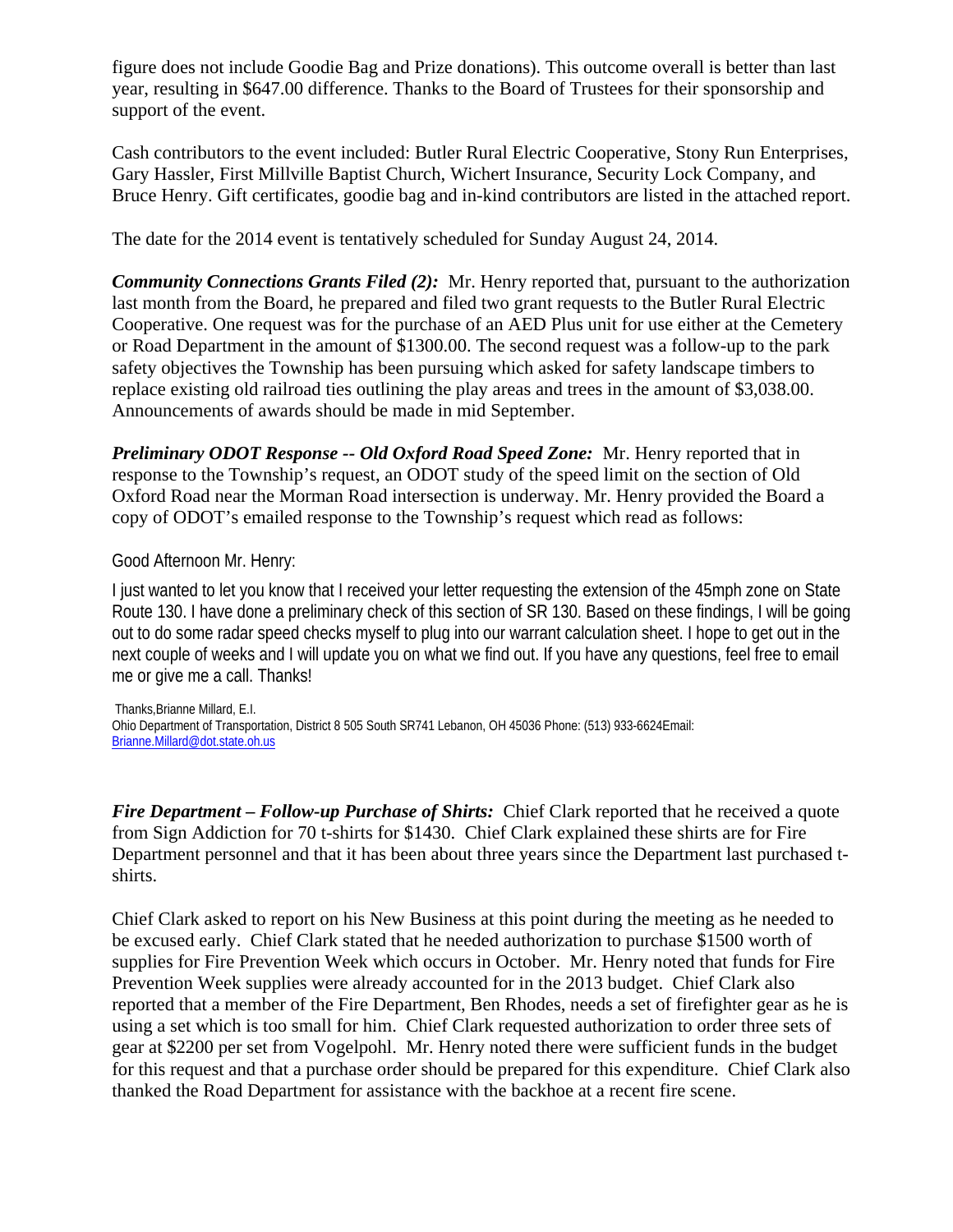*Other Old Business:* Mr. Stitsinger thanked the Fire Department, Bruce Henry, Scot Gardner and Deputy Hatfield for their assistance with Harold Hornsby's funeral services.

Mr. Johnson reported that the County Prosecutor had expressed his thanks for the Township installing the handicap-accessible swing in the Hanover township Park.

Jeff Buddo reported that the zoning change request had been approved by the Zoning Commission. Mr. Buddo expressed concern because the Zoning Commission gave its approval under the impression that the zone request change was for a dental office; however, this is not the case. The zoning change to B-1 zoning would allow for any retail business at the location in question.

On a **motion** by Mr. Miller, seconded by Mr. Johnson, the Board authorized the purchase of three sets of turnout gear at \$2200 per set from Vogelpohl with the submission of proper purchase order documentation. All three Trustees voted yes.

### **New Business**

*Resolution No. 46-13 "Then and Now" Issues:* Mr. Henry explained the routine "housekeeping" nature of this resolution. This resolution covers payments to Stephenson Oil Company and Miller Mason Paving Company. After some discussion, Mr. Miller made a **motion** to adopt Resolution No. 46-13 which was seconded by Mr. Johnson. Upon roll call, all three Trustees voted yes.

### **Resolution No. 46-13**

## **Approving Purchase Orders and Subsequent Expenditures Provided Under the "Then and Now" Process as Recommended by the Fiscal Officer**

*Whereas*, the Fiscal Officer reported on recent "Then and Now" purchase of products and services from Stephenson Oil Company and Miller Mason Paving Company: and

*Whereas*, the Fiscal Officer recommends that payment associated therewith be authorized through a "Then and Now" Purchase Order (amounts over \$3,000.00) officially approved by the Board and payment made accordingly; and

*Whereas*, the Board of Trustees concurs with the recommendation of the Fiscal Officer,

#### *Be it resolved by the Board of Trustees of Hanover Township Butler County, Ohio*

*Section I.* That to promote sound and efficient fiscal operations for the Township, the following items are hereby approved: \$4,000.00 Stephenson Oil Company Fund 2021 and \$133,287.96 Miller Mason Paving Company \$1500.00 Fund 2011, \$30,000.00 Fund 2021, \$37787.96 Fund 2031, \$30,000.00 Fund 2141 and \$33,000.00 Fund 2231.

**Section II**. That the Fiscal Officer is authorized to take all necessary steps to process said expenditures and provide payment accordingly.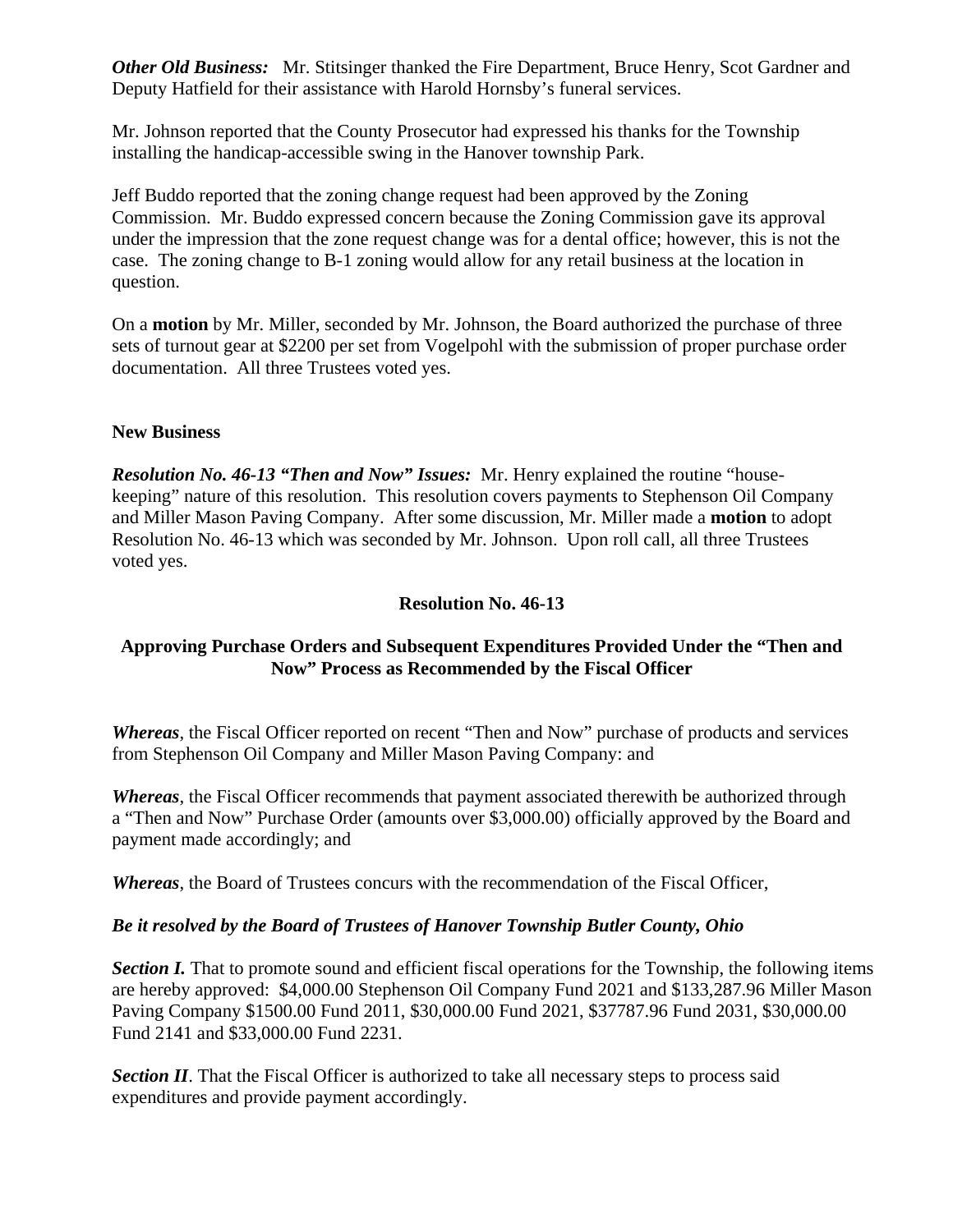The foregoing resolution was adopted in an open public meeting and is a reflection of the official action taken by the Board of Trustees of Hanover Township Butler County, Ohio on the  $11<sup>th</sup>$  day of September 2013.

| <b>Board of Trustees</b> | Vote | <b>Attest and Authentication:</b> |
|--------------------------|------|-----------------------------------|
| Fred J. Stitsinger       |      |                                   |
| Larry Miller             |      | Elizabeth A. Brosius              |
| Douglas L. Johnson       |      | <b>Fiscal Officer/Clerk</b>       |

*Resolution No. 47-13 Designating Halloween Activity/Night:* Mr. Henry reported that each year the Board passes a resolution to set forth the date and time period for Halloween trick-or-treat activities. After some discussion, Mr. Johnson made a **motion** to adopt Resolution No. 47-13 which was seconded by Mr. Miller. Upon roll call, all three Trustees voted yes.

### **Resolution No. 47-13**

## **Designating 6:00 p.m. to 8:00 p.m. on Thursday, October 31, 2013 as the Time Period for Halloween Trick or Treat Activities in Hanover Township**

*Whereas*, the Township promotes a safe and family-friendly environment for the community throughout the year; and

*Whereas*, the Township recognizes that Trick or Treat Halloween activities for children occur every October 31st; and

*Whereas*, the Township desires to designate a safe and reasonable time period for Trick or Treat activities for children that is consistent with time periods observed by most surrounding jurisdictions,

#### *Be it resolved by the Board of Township Trustees of Hanover Township Butler County, Ohio*

*Section I*. Resolution No. 47-13 is hereby approved designating 6:00 p.m. to 8:00 p.m. on Thursday, October 31, 2013 as the time period for Halloween Trick or Treat activities for children in Hanover Township.

The foregoing resolution was adopted in an open public meeting and is a reflection of the official action taken by the Board of Trustees of Hanover Township Butler County, Ohio on the  $11<sup>th</sup>$  day of September 2013.

| <b>Board of Trustees</b> | Vote | <b>Attest and Authentication:</b> |
|--------------------------|------|-----------------------------------|
| Fred J. Stitsinger       |      |                                   |
| Larry Miller             |      | Elizabeth A. Brosius              |
| Douglas L. Johnson       |      | Fiscal Officer/Clerk              |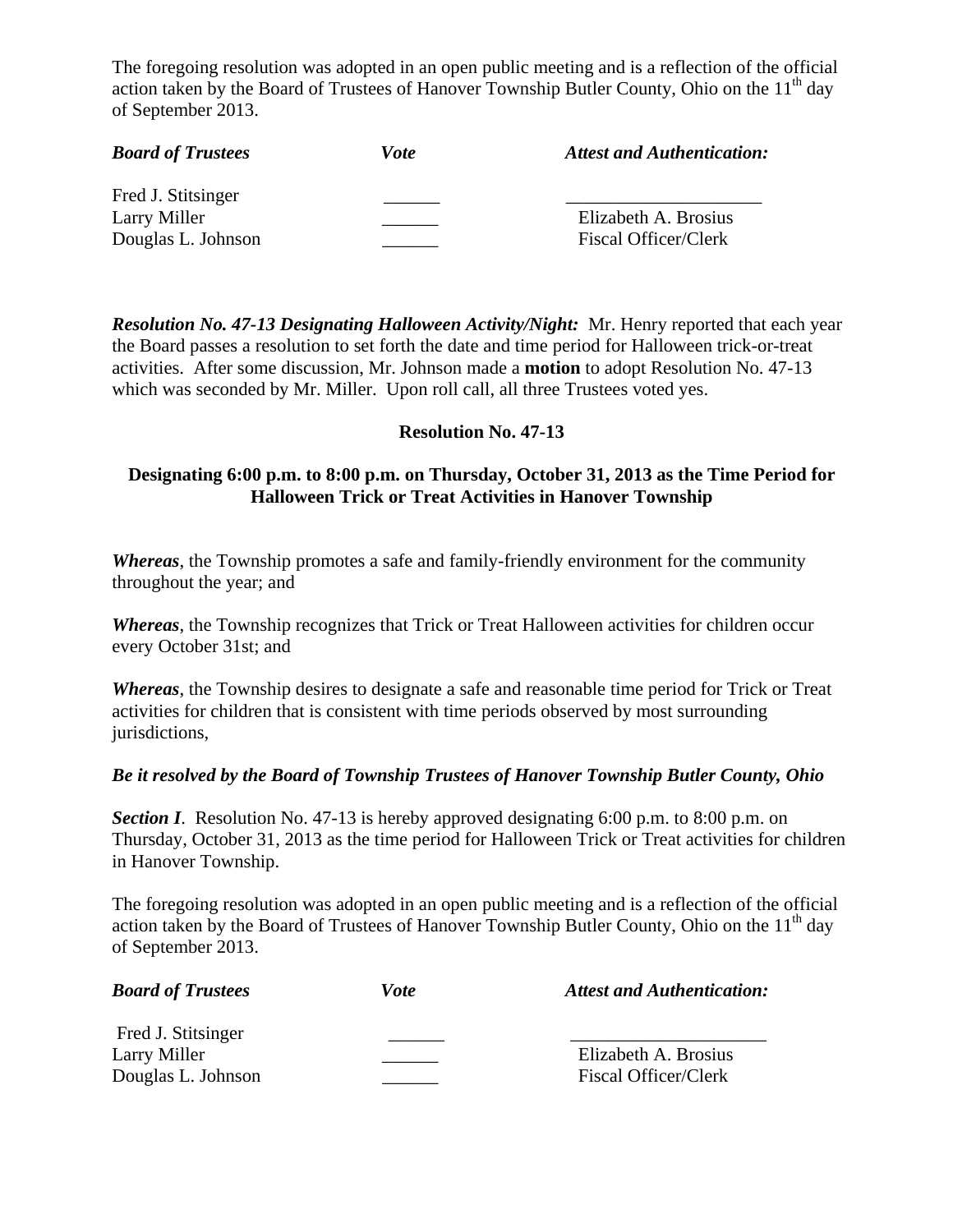*Hanover Haunted Harvest – October 27, 2013:* Mr. Henry noted for the Board that this year's Hanover Haunted Harvest event was scheduled for October 27, 2013 from 5:30PM to 7:30PM.

*Resolution No. 48-13 Request BCEO Technical Assistance:* Mr. Henry explained this request was being made in anticipation of the need for assistance with technical information that would be required as part of grant application submittals for CDBG funds. After some discussion, Mr. Johnson made a **motion** to adopt Resolution No. 48-13 which was seconded by Mr. Miller. Upon roll call, Mr. Miller voted yes, Mr. Johnson voted yes, and Mr. Stitsinger abstained.

## **Resolution No. 48-13**

## **Requesting Technical Assistance from the Butler County Engineer's Office to Assist the Township in Evaluating Deteriorating Drainage Facilities and Subdivision Street Curb Replacement Estimates for Submission to Obtain Grant Funding**

*Whereas*, the Road Superintendent has been evaluating the need to rework a storm sewer headwall near 1906 Vizedom Road and a 100 foot long 3X4 arch pipe crossing Vizedom Road in the vicinity of 2114; and,

*Whereas*, Hanover Township is need of engineering expertise/analysis in order to develop the proper solution to address these two situations; and,

*Whereas*, the Alamo Heights subdivision has deteriorating curbs and gutters that need attention and possible replacement of approximately 4,879 lineal feet; and,

*Whereas,* Hanover Township has the opportunity to submit grant requests for funding the above projects for various funding programs with applications due by October 31<sup>st</sup>,

## *Be it resolved by the Board of Township Trustees of Hanover Township Butler County, Ohio*

**Section I**. Resolution No. 48-13 is hereby approved requesting the Butler County Engineer's Office to provide technical assistance to the Township for recommended engineering solutions to the Vizedom Road Headwall deterioration and the 100 foot long drainage pipe crossing Vizedom Road.

Section II. The Board hereby requests technical assistance to provide cost estimates for the replacement of curbs and gutters in the Alamo Heights subdivision and Bevington Road area subdivision.

**Section II.** The Township Administrator is hereby directed to present this request to the Butler County Engineer's Office.

The foregoing resolution was adopted in a special public meeting and is a reflection of the official action taken by the Board of Trustees of Hanover Township Butler County, Ohio on the  $11<sup>th</sup>$  day of September 2013.

*Board of Trustees* Vote Attest and Authentication: Fred J. Stitsinger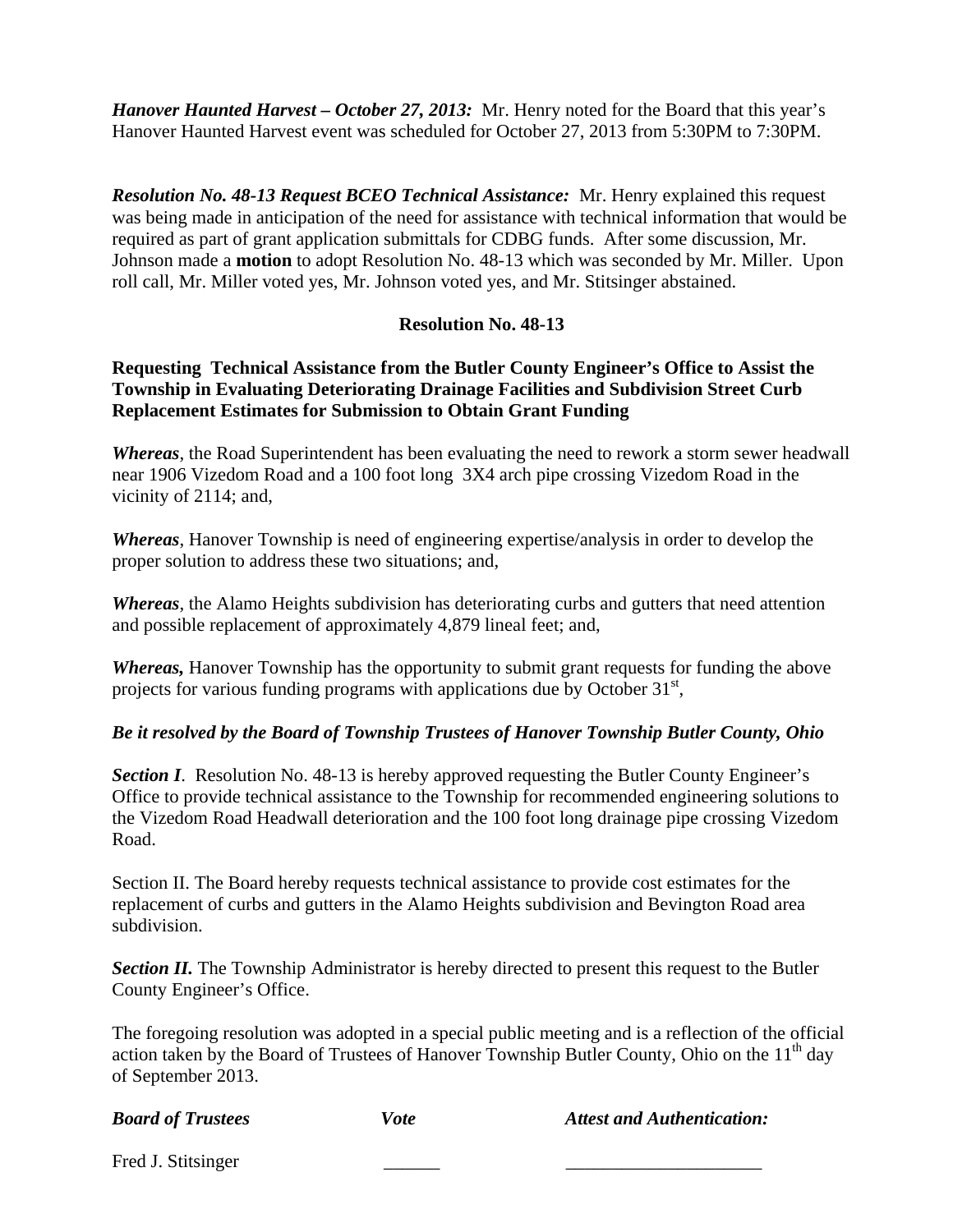Douglas L. Johnson \_\_\_\_\_\_ Fiscal Officer/Clerk

Larry Miller **Larry Miller Elizabeth A. Brosius** 

*Resolution No. 49-13 Tax Rates/Amounts Certification:* Mr. Henry explained that this resolution was required by provisions of the Ohio Revised Code in order to accept the tax amounts and rates determined by the Budget Commission as well as to authorize the taxes to be levied and to provide supporting documentation to the County Auditor. After some discussion, Mr. Miller made a **motion** to adopt Resolution No. 49-13 which was seconded by Mr. Johnson. Upon roll call, all three Trustees voted yes.

## **Resolution No. 49-13**

### **Accepting The Amounts and Rates as Determined By The Budget Commission And Authorizing the Necessary Tax Levies and Certifying Them to the County Auditor**

*Whereas*, the Board of Trustees and Administration have been evaluating Hanover Township's finances and reviewed the proposed tax rates and levies based upon information from the County Budget Commission; and

*Whereas*, the Board of Trustees in accordance with provisions of the Ohio Revised Code (Sections 5705.34 and 5705.35) has previously adopted a Tax Budget for the next succeeding fiscal year commencing January 1, 2014;

### *Be it resolved by the Board of Township Trustees of Hanover Township Butler County, Ohio*

**Section I**. That the amounts and rates as determined by the Budget Commission in its Certification, be and the same are hereby accepted.

*Section II.* That there be and hereby is levied on the tax duplicate of Hanover Township the rate each tax necessary to be levied within and without the ten mill limitation as reflected in the attachment labeled "Resolution No. 49-13 Attachment" (Schedule A and B).

**Section III.** That the Fiscal Officer is directed to deliver this Resolution and supporting documentation to the County Auditor and County Budget Commission as required by law.

The foregoing resolution was adopted in an open public meeting and is a reflection of the official action taken by the Board of Trustees of Hanover Township Butler County, Ohio on the 11<sup>th</sup> day of September 2013.

| <b>Board of Trustees</b> | Vote | Attest:              |
|--------------------------|------|----------------------|
| Fred J. Stitsinger       |      |                      |
| Larry Miller             |      | Elizabeth A. Brosius |
| Douglas L. Johnson       |      | Fiscal Officer/Clerk |

*Resolution No. 50-13 Request to Amend Certificate of Estimated Resources:* Mr. Henry explained that this resolution was required in order to record revenue adjustments as a result of funds received through recent grant awards from the Ohio Department of Public Safety and Butler Rural Electric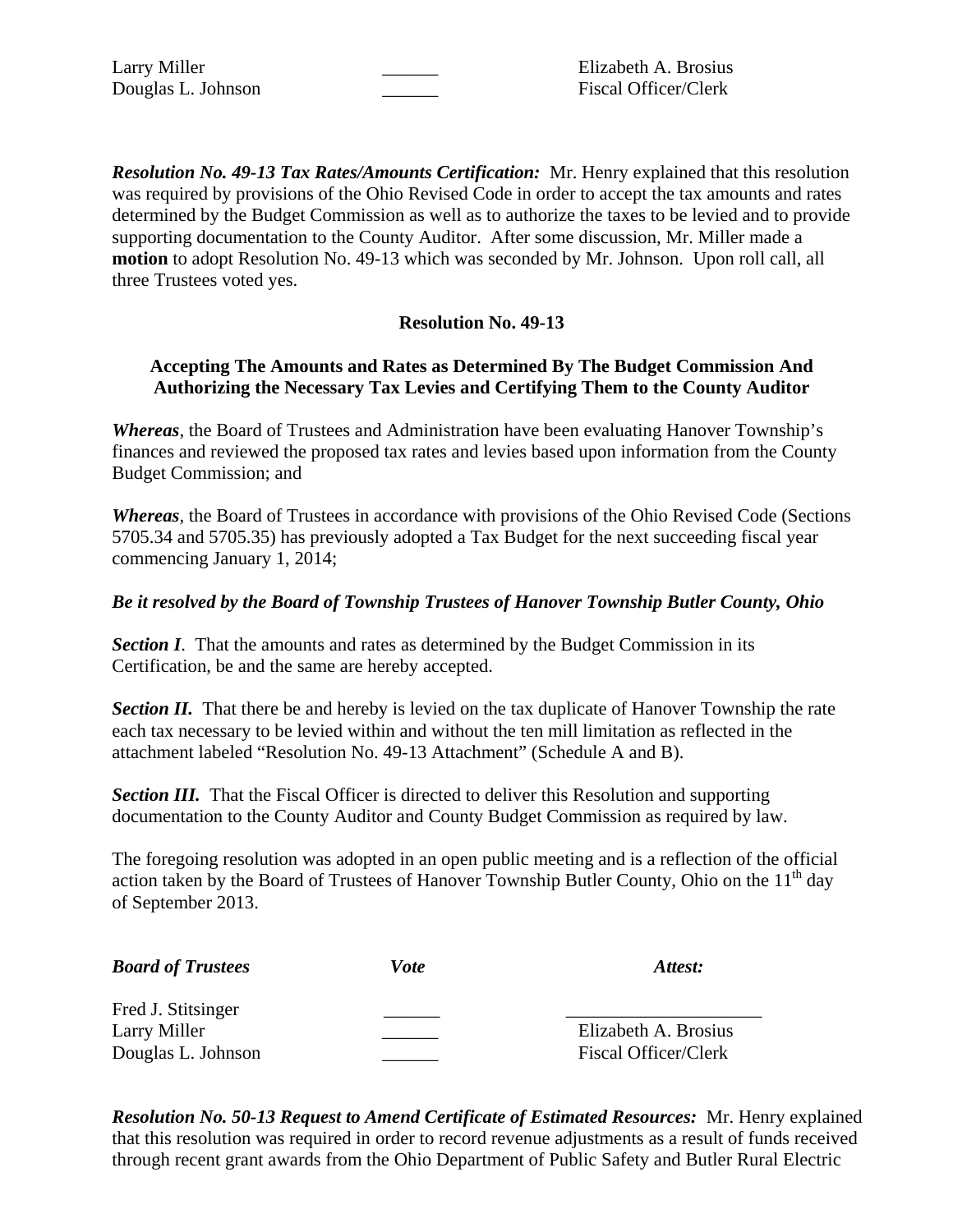Cooperative. After some discussion, Mr. Johnson made a **motion** to adopt Resolution No. 50-13 which was seconded by Mr. Miller. Upon roll call, all three Trustees voted yes.

## **Resolution No. 50-13**

## **Amending the Certificate of Resources for Hanover Township and Adjusting Permanent Appropriations for the Balance of Fiscal Year 2013 To Reflect Additional Revenue for the General and EMS Funds**

*Whereas*, the Fiscal Officer reported on recent revenue adjustments as the result of revenues derived from grant awards received for the General Fund 1000 and EMS Fund 2281; and

*Whereas*, the Fiscal Officers recommends acknowledgement of the foregoing and amending the Revenue and Appropriation documents as well as establish the necessary accounting structure to accurately reflect the acceptance and expenditure of these additional funds; and

*Whereas*, the Board of Trustees concurs with the recommendation of the Fiscal Officer.

## *Be it resolved by the Board of Trustees of Hanover Township Butler County, Ohio*

**Section I.** That to promote sound and efficient fiscal operations for the Township, the Certificate of Estimated Resources and Permanent Appropriations for Fiscal Year 2013 are hereby amended reflecting the receipt of additional revenue for the General Fund 1000 and EMS Fund 2281 as recommended by the Fiscal Officer to reflect grant awards from the Ohio Department of Public Safety and Butler Rural Electric Cooperative and as set forth in the attachment herewith.

**Section II**. That the Fiscal Officer is authorized to take all necessary steps to implement said 2013 Revenue and Expenditure adjustments for the Permanent Appropriations and make payments accordingly.

The foregoing resolution was adopted in an open public meeting and is a reflection of the official action taken by the Board of Trustees of Hanover Township Butler County, Ohio on the  $11<sup>th</sup>$  day of September 2013.

| <b>Board of Trustees</b> | Vote | <b>Attest and Authenticate:</b> |
|--------------------------|------|---------------------------------|
| Fred J. Stitsinger       |      |                                 |
| Larry Miller             |      | Elizabeth A. Brosius            |
| Douglas J. Johnson       |      | Fiscal Officer/Clerk            |

*Community Development Block Grant Ideas – Public Solicitation:* Mr. Henry shared the following list of ideas for upcoming CDBG applications and also invited the public to provide input on ideas. Mr. Henry recommended submitting a CDBG application to fund weather sirens as this project would meet a CDBG funding criterion that the project serves a low income population. Mr. Henry asked the Board to review the list of ideas and be prepared to take action at the October meeting.

> **Suggested Ideas for Community Development Block Grant Funds Citizen Input, Park Committee and Administration Suggestions September- October 2013**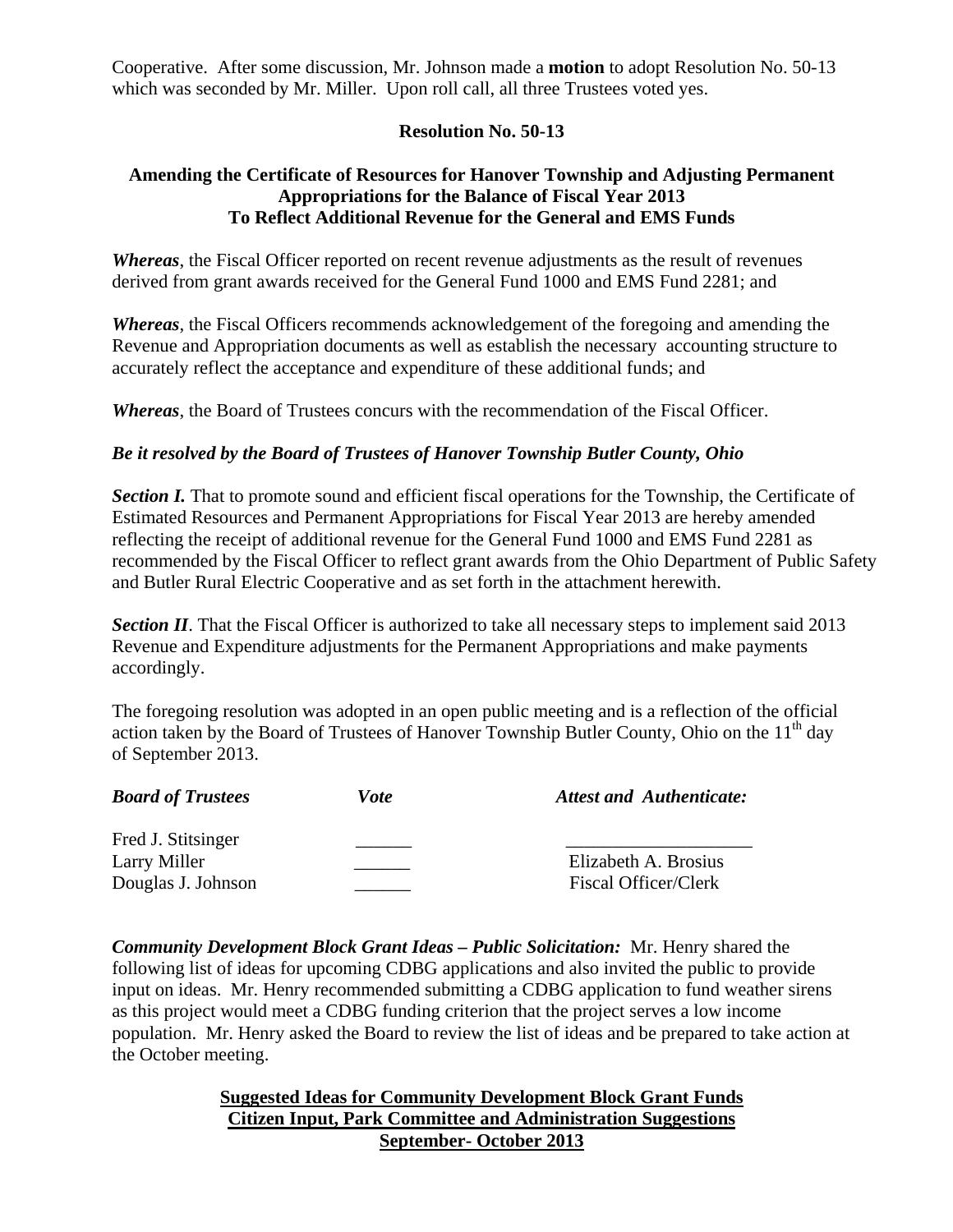## **General Projects Various Locations**

- 1. Acquire adjacent 19+ acres (Eaton Property) for park and recreational use.
- 2. Community Center- Grind out old pavement, provide for drainage and repave parking lot and relocate Community Center sign.
- 3. Replace flooring in the Community Center
- 4. Curb Replacement/paving for Alamo Heights subdivision.
- 5. Culvert and Drainage pipe replacements various roads.
- 6. Drainage Improvements Park ball field/parking lot.
- 7. Seek funds to fulfill the Township's Five Year plan to install adverse weather sirens. Funds for 3 sirens totaling \$66,000.00.

### **Existing Park Area**

- 1. Add more picnic tables and grills throughout the site.
- 2. Convert ball field area to sand volley ball and basketball; two courts each or
- 3. Upgrade existing ball field; reorient the back stop area and replace with new.
- 4. Build a combination concession stand, storage facility and modern restroom building.
- 5. Construct a Nature Preserve area in the rear area of walking path section.
- 6. Build a sizable community fire ring not too far away from the gazebo area.
- 7. Extend Veterans Memorial and add flag stanchions for all branches of service.
- 8. Add a small fountain/sculpture piece near the gazebo area or cascading fountain design.
- 9. Provide electric to all shelters and add security lighting for extended park use.
- 10. Add new, smaller gazebos at appropriate locations.
- 11. Extend water service and drinking fountain at entrance to walking path area.
- 12. Add basketball area to existing park.
- 13. Construct an old fashioned sand box play area in the children's playground.
- 14. Outdoor Ice Rink area for the park.
- 15. Outdoor Fountain Spray Fun Area for kids.
- 16. Construct Sand Volley Ball Court.
- 17. Construct an area for Frisbee Golf.

Ranking of projects and formal approval by the Board of Trustees will be required during the October 9, 2013 meeting.

## **Due Date of Grant application(s): November 1, 2013**

*Cemetery Lot Refund – Motion to Approve (Pennekamp):* Mr. Henry explained that David and Gladys Pennekamp of 315 Cochran Road Hamilton, Ohio 45013 requested a refund of \$1,220.00 minus a transfer fee of \$25.00 for Graves 5 and 6, Lot 154, Section J purchased in July 2012. Mr. Henry noted the Township had received the proper verification including the receipt for the purchase. Based upon past practice and the submission of the appropriate documentation, Mr. Henry found no objection to allowing the refund/ buy back of this site. After review, Mr. Stitsinger made a **motion** to approve the refund \$1,220.00 minus a \$25.00 transfer fee as requested from the Cemetery Fund. Mr. Miller seconded the motion. After discussion, a roll call vote was requested and all three Trustees voted yes.